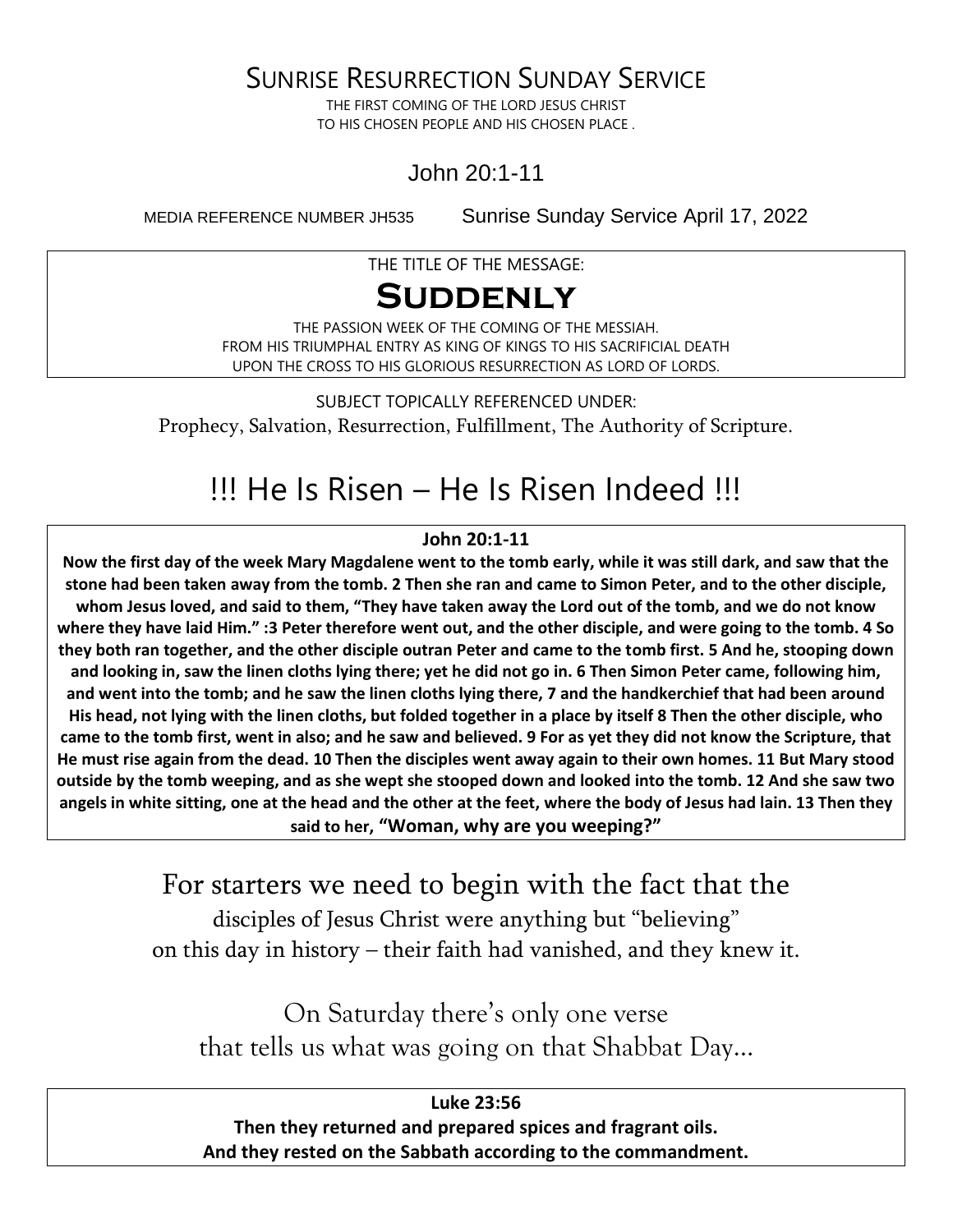Technically they were breaking the sabbath law. There's

a contradiction here that needs to be pointed out. It says here that they prepared spices and fragrant oils and they rested on the Sabbath according to the commandment. But those two things do not coincide from a point of Law. You have to pick one or the other. Unless there's a greater law in play. And that's exactly what was going on. This was the law of love at work

## **SUDDENLY**

### **1.) Being suddenly surprised by joy**

**Matthew 28:8 So they went out quickly from the tomb with fear and great joy, and ran to bring His disciples word.**

**Matthew's Gospel is all about God's Love for us and how joy is far greater than any happy day!**

# **Suddenly Surprised by Joy**

But how does the Resurrection of Jesus bring us **Joy?** It Does Because…

## **Suddenly**

**2.) Being suddenly surprised by hope**

**Mark 16:8**

**So they went out quickly and fled from the tomb, for they trembled and were amazed. And they said nothing to anyone, for they were afraid.** 

> **Mark's Gospel is all about God's Love for us and how His hope is an enduring hope**

- • **They would be the women who had hope in Jesus.**
- • **They would be the women who worshipped Jesus boldly.**
- • **They would be the women who served and sang and sat to hear.**
- They would be the women who were first at the tomb, first to preach.

# **Suddenly Surprised by Hope**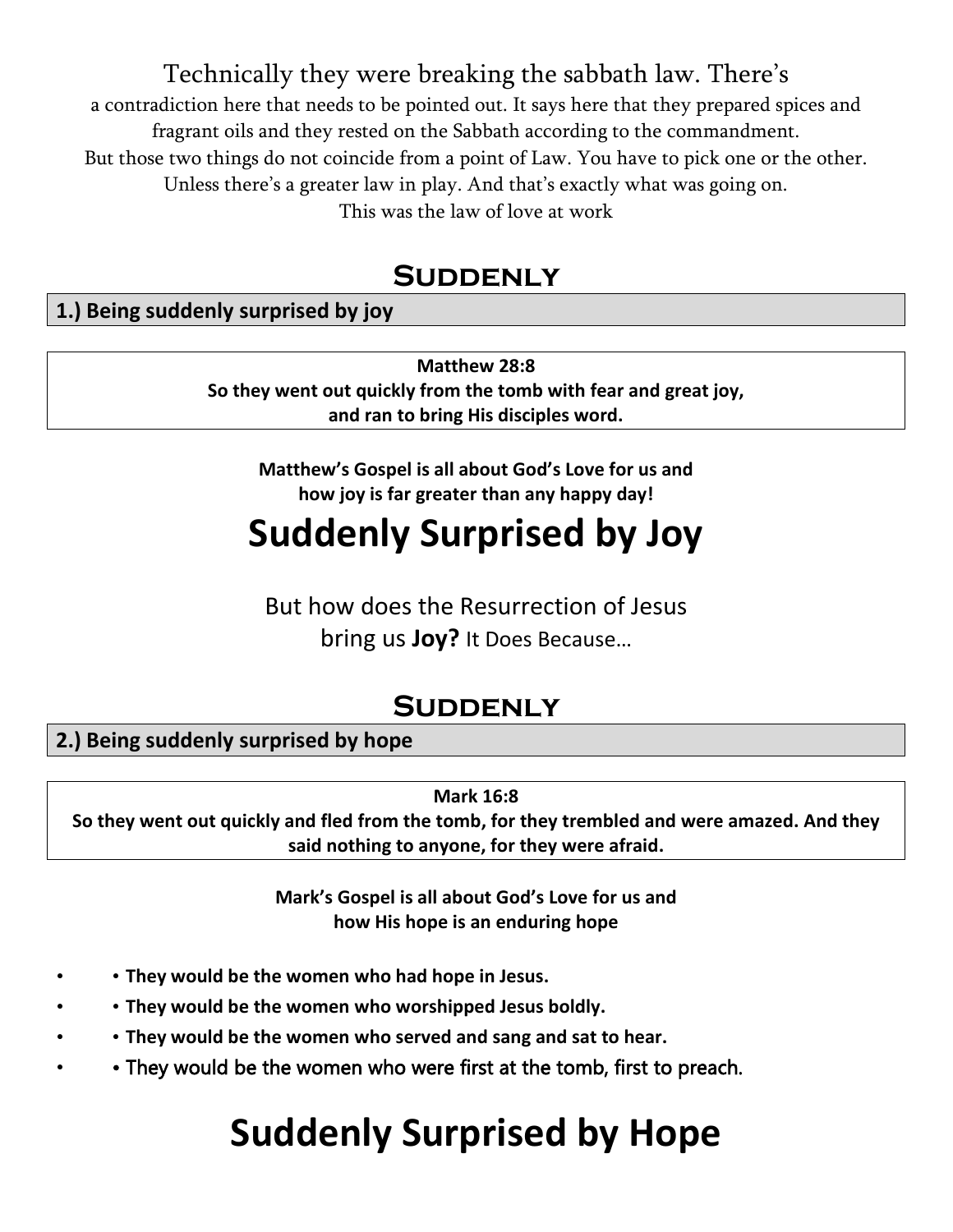## But how does the Resurrection of Jesus bring us **Hope?** It Does Because…

## **SUDDENLY**

### **3.) Being suddenly surprised by faith**

#### **Luke 24:12**

**But Peter arose and ran to the tomb; and stooping down, he saw the linen cloths lying by themselves; and he departed, marveling to himself at what had happened.**

**Luke's Gospel is all about God's Love for us and putting faith in the right place.**

- • **Peter, the disciple who always spoke before he thought.**
- • **Peter, the disciple who was always interrupted by the LORD.**
- • **Peter, passionate, impetuous, loud, bold, clumsy, sincere.**
- • **Peter, devoted, faithful – only one to walk on water, fearful, denying.**

# **Suddenly Surprised by Joy**

But how does the Resurrection of Jesus bring us **Faith?** It Does Because…

## **Suddenly**

### **4.) Being suddenly surprised by love**

#### **John 20:11**

But Mary stood outside by the tomb weeping, and as she wept she stooped down and looked into the tomb.

John's Gospel is all about God's Love for us and how New Life in Christ is all about you coming home.

- • **Mary Magdalene (from Magdala a red-light district reputation)**
- • **Mary from whom Jesus cast out seven demons (Luke 8:2).**
- • **Mary was rumored to be a notorious sinner. (Luke 7:37)**
- • **It's believed that it is this Mary who washed Jesus' feet,**